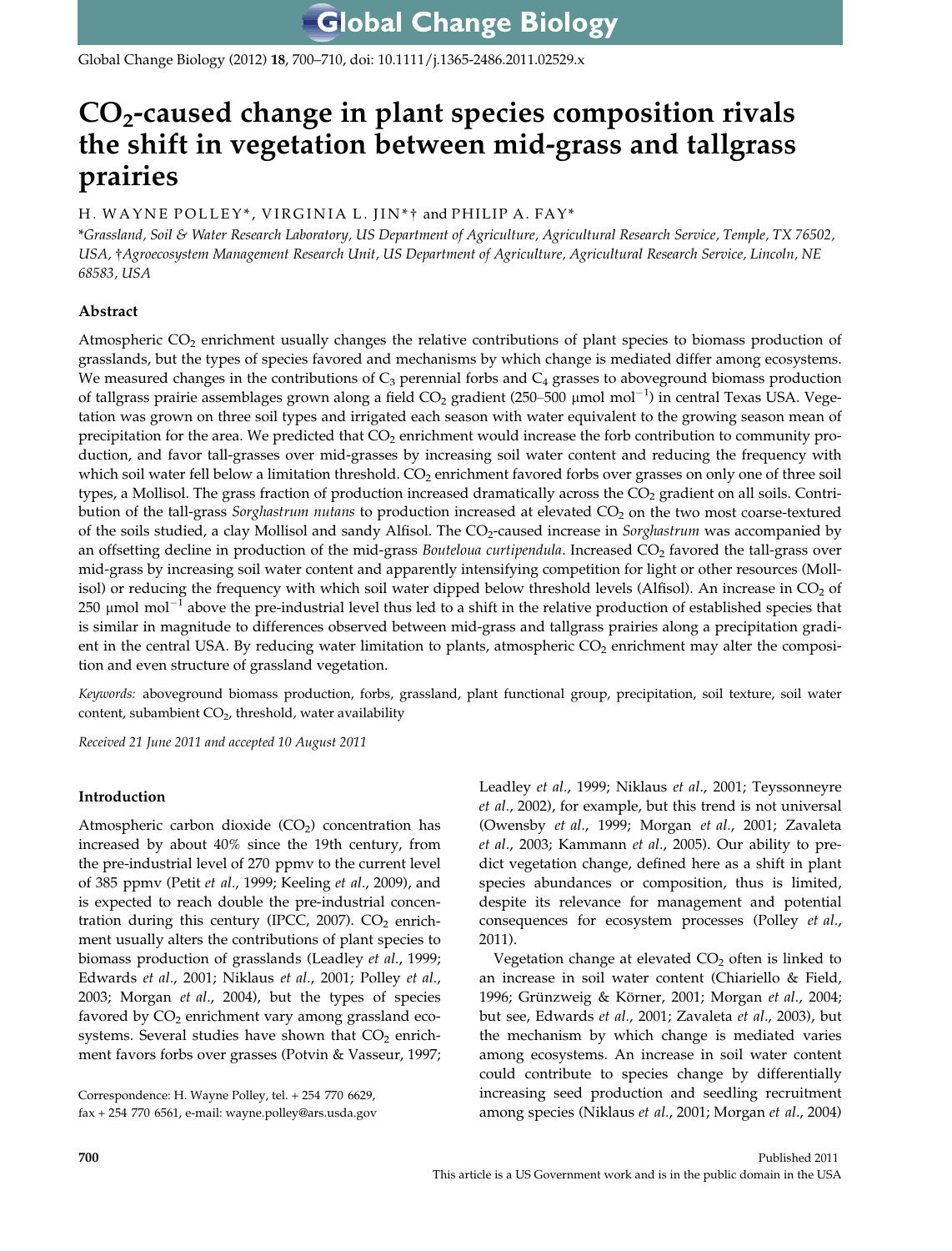or altering competitive interactions among established plants (Polley et al., 2003; Dijkstra et al., 2010).

The response of dominant members of the plant community to  $CO<sub>2</sub>$  also varies among experiments.  $CO<sub>2</sub>$ enrichment usually increases production of one or more species without affecting biomass of other dominant and co-dominant species, rather than by causing opposing changes in dominant species.  $CO<sub>2</sub>$  enrichment increased the contribution of Stipa comata to aboveground production of shortgrass steppe but did not affect growth of the other two dominant grasses (Morgan et al., 2004). Similarly, elevated CO<sub>2</sub> altered proportional contributions of dominants to community biomass of calcareous grassland by differentially stimulating production among species, rather than by also causing negative biomass responses in some species (Leadley et al., 1999). In only one grassland study of which we are aware did  $CO<sub>2</sub>$ enrichment cause strong opposing responses among species or species groups.  $CO<sub>2</sub>$  enrichment favored perennial forbs at the expense of the dominant grass species in  $C_3/C_4$  grassland, apparently by increasing soil water content (Polley et al., 2003).

Despite findings that higher  $CO<sub>2</sub>$  increases soil water content and changes species abundances in grasslands, there is surprisingly little evidence that  $CO<sub>2</sub>$  enrichment can increase soil water content sufficiently to cause opposing changes in the production of species or functional groups that co-exist as dominant members of the plant community at the current  $CO<sub>2</sub>$  level. That is, there is little evidence that  $CO<sub>2</sub>$  enrichment elicits the type and magnitude of directional change in composition that may be observed in plant communities along regional gradients of precipitation.

Several factors affect soil water content and its availability to plants, and thus potentially determine how plant communities respond to the water-savings effect of  $CO<sub>2</sub>$  enrichment. Soil texture is among the most important of these factors at both local and regional scales. Water-holding capacity is greater and water loss to drainage below the rooting zone is smaller in fine- than coarse-textured soils. As a result, we anticipate that the water-saving effect of  $CO<sub>2</sub>$  on vegetation generally will be smaller in fine- than coarse-textured soils.

We measured soil water content and the contributions of perennial forb and grass species to aboveground biomass production of tallgrass prairie assemblages during the first four growing seasons of exposure to a pre-industrial to elevated gradient in  $CO<sub>2</sub>$ concentration. Mixtures of perennial species were grown on three soils of different texture along the field  $CO_2$  gradient (250–500 µmol mol $^{-1}$ ). Our objective was to determine whether the effects of  $CO<sub>2</sub>$  enrichment on species contributions to aboveground production of prairie communities could be explained by accompanying changes in soil water content. Specifically, we hypothesized that  $(1)$  CO<sub>2</sub> enrichment would increase the relative contribution of  $C_3$  perennial forbs at the expense of  $C_4$  perennial grasses and of tall-grasses at the expense of mid-grass species by increasing soil water content, and (2) opposing changes in the contributions of different growth forms or species to production along the  $CO<sub>2</sub>$  gradient would be greater in coarsethan fine-textured soils. We predicted that  $CO<sub>2</sub>$  enrichment from subambient to elevated concentrations would elicit opposing changes in growth forms or species, as observed previously in  $C_3/C_4$  grassland (Polley et al., 2003), by reducing the frequency with which soil water content fell below threshold levels of water stress, rather than by simply increasing mean values of water content. We anticipated that stomatal conductance and transpiration would be particularly responsive to  $CO<sub>2</sub>$  at subambient concentrations (Anderson et al., 2001). Water availability most directly mediates vegetation dynamics when soil water falls below threshold levels that separate non-limiting from waterlimiting states for one or more species. Opposing changes in species production could result from water limitation if thresholds between limiting and non-limiting states differ among species.

# Material and methods

## $CO<sub>2</sub>$  chambers

We used unique, elongated field chambers to expose assemblages of tallgrass prairie species to a continuous gradient in CO2 spanning pre-industrial to elevated concentrations (Polley et al., 2008; Fay et al., 2009). The Lysimeter  $CO<sub>2</sub>$  gradient facility is located in central Texas, USA (31°05′N, 97°20′W) and consists of two transparent, tunnel-shaped chambers each 1.2 m wide and tall and 60 m long, aligned parallel along a north-south axis. Each chamber is divided into 10 consecutive compartments each 5 m long. Aerial growth of chambered vegetation is enclosed in a transparent polyethylene film which transmits >90% of incident irradiance with minimal effects on spectral quality. Chambers depend upon photosynthesis during daylight and upon respiration at night to create CO2 gradients. Air introduced into chambers during daylight is progressively depleted of  $CO<sub>2</sub>$  by photosynthesizing plants as it is moved by blowers toward the air outlet of the system. The direction of air flow is reversed at night, and respiration by the enclosed ecosystem progressively increases the  $CO<sub>2</sub>$ concentration of chamber air. Desired  $CO<sub>2</sub>$  concentration gradients are maintained by automatically varying the rate of air flow through chambers in response to changes to photosynthesis (daylight) or respiration rates (night). During daylight, pure  $CO<sub>2</sub>$  is injected into air introduced into the south end of one chamber (elevated chamber) to elevate the  $CO<sub>2</sub>$ concentration to 500  $\mu$ mol mol<sup>-1</sup>. The CO<sub>2</sub> level is depleted to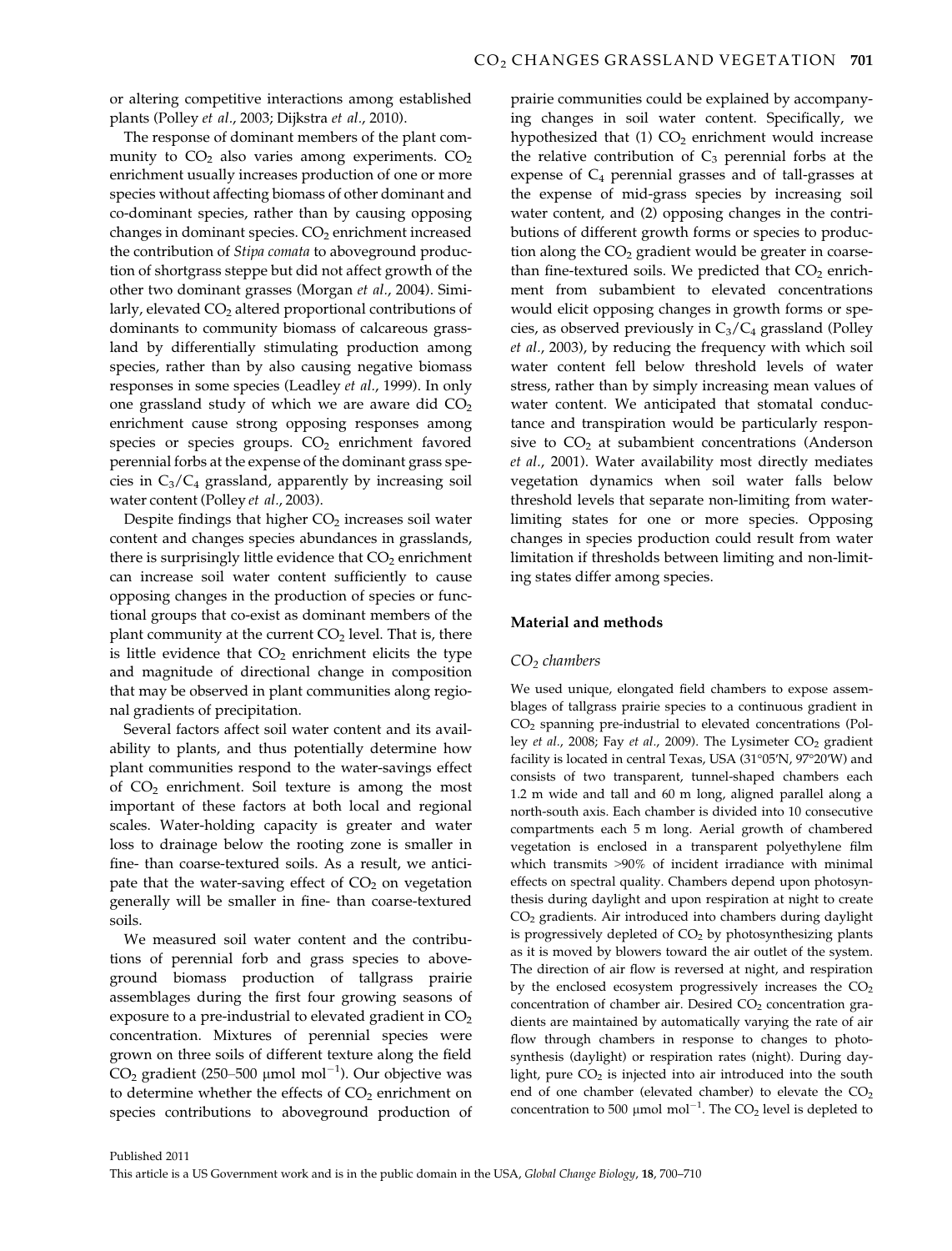$370 \text{ \mu}$  mol mol<sup>-1</sup> at the north end of the chamber. Ambient air is introduced into the south end of the second chamber (subambient chamber) to initiate an ambient to subambient gradient in  $CO_2$  (370–250 µmol mol<sup>-1</sup>). Night-time  $CO_2$  concentrations are regulated at about 130  $\mu$ mol mol<sup>-1</sup> above daytime values along each chamber. Air temperature and vapor pressure deficit are regulated near ambient values by cooling and dehumidifying air at 5-m intervals along chambers.  $CO<sub>2</sub>$ treatments have been maintained each growing season from early April through mid-November since CO<sub>2</sub> control was initiated in 2006.

# Soil monoliths

We installed four steel boxes containing intact soil monoliths (each 1 m wide and long  $\times$  1.5 m deep) beneath each of the twenty 5-m long compartments. Three soil types of contrasting physical and hydrological properties are represented. These include a Mollisol from the Austin series (Udorthentic Haplustolls), a Vertisol from the Houston Black series (Udic Haplusterts), and a sandy loam Alfisol from the Bastsil (or Bastrop) series (Udic Paleustalfs). Two monoliths of each of two soil types were randomly placed beneath each 5-m long compartment. Twelve compartments contain two monoliths each of the Mollisol and Vertisol (40–45% and 49–55% clay content, respectively; Fay et al., 2009). Remaining compartments contain two monoliths of the Alfisol (60–73% sand content, 0–50 cm depth) and two of monoliths of either the Mollisol (four compartments) or Vertisol (four compartments).

Perennial species characteristic of tallgrass prairie in central Texas were transplanted into 60 monoliths in June 2003,  $3$  years before  $CO<sub>2</sub>$  treatment was initiated. Eight plants of each of four C<sub>4</sub> grass species [Bouteloua curtipendula, Schizachyrium scoparium, Sorghastrum nutans, Tridens albescens (Vasey) Wooton & Standl. (white tridens)] and three forb species [Salvia azurea Michx. Ex Lam. (pitcher sage), Solidago canadensis L. (Canada goldenrod), and the legume Desmanthus illinoensis (Michx.) MacMill. ex B.L. Rob. & Fernald (Illinois bundleflower)] were transplanted into each monolith (total density = 56 plants  $m^{-2}$ ; hereafter referenced by genus). Monoliths received ambient precipitation prior to  $CO<sub>2</sub>$  treatment, with two exceptions. We irrigated monoliths to maintain soil water content near field capacity during the summer following planting (2003) and added 150 mm of water to each monolith during the dry summer of 2005. Precipitation during 2005 was 71% of the 97-year mean for the site (878 mm). We excluded precipitation after initiating  $CO<sub>2</sub>$  control in 2006 and irrigated each monolith to simulate the average of growing season precipitation in central Texas (560 mm). The seasonal timing of water input was varied among years, however. Water input was scheduled to mimic the typical seasonal pattern of precipitation in central Texas during 2007 and 2009, with a maximum during spring and minimum during late summer (August, September). This seasonal pattern of water input was reversed in 2008 by adding larger amounts of water in summer than spring. The seasonal total of irrigation was applied in equal monthly increments during 2006.

We measured volumetric soil water content weekly (biweekly in 2006) in the center of each monolith with a neutron probe. Neutron attenuation was measured at 0.2- to 0.3-m increments to 0.9 m depth. We measured xylem pressure potentials (Ψ) on leaf blades of one of the dominant grasses (Sorghastrum) with a pressure chamber (Model 3005; Soil Moisture Equipment, Golita, CA, USA). Leaves were accessed through zippered openings in the polyethylene coverings of 5 m compartments, excised, and immediately placed in the pressure chamber. Xylem potentials were measured every 2 weeks at mid-day (1100–1400 Central Standard Time) during the 2006, 2007, and 2008 seasons. For each soil type, we measured the  $\Psi$  of each of two leaves at eight  $CO<sub>2</sub>$  concentrations along the gradient.

Aboveground biomass production was determined by clipping vegetation in each monolith to 5 cm height at the end of each growing season (November). At harvest, plants from each monolith were sorted by species. Harvested tissues were weighed after oven drying for 72 h at 60 °C. In order to minimize effects of harvesting on element cycling, plant material that was removed in November was returned to the soil surface of the monolith from which it was harvested in January. Plant material was shredded with a wood chipper to simulate effects of late-season mowing before it was returned.

We used between-year change in the proportional contribution of dominant species to aboveground production as an index of vegetation change. Change was calculated for each monolith by subtracting the dominant's contribution to production in 1 year from its contribution to production in the following year. In order to assess the possible role of 'threshold' levels of soil water content in vegetation change, we calculated a water limitation threshold ( $\Theta_{\text{WLT}}$ ) for each soil. The  $\Theta_{\text{WLT}}$  is defined as the soil-specific content of water in the 50–90 cm depth increment at which the value of the mid-day  $\Psi$  of Sorghastrum, averaged across  $CO<sub>2</sub>$  treatments and years, was  $\leq -1.85$  MPa. At this Ψ, leaf net assimilation rates of Sorghastrum, the dominant grass in our experiment, are about 20% of those measured at leaf water potentials  $\geq -0.50$  MPa (Polley et al., 1992). The  $\Psi$  of Sorghastrum was more highly correlated with water content over the 50–90 cm depth increment of each soil type than with water content over the 0–50 cm increment. The  $\Theta_{\text{WLT}}$  equaled 9.5, 11.5, and 14.5  $\text{cm}^3 \text{H}_2\text{O}$  per  $\text{cm}^3$  soil for the Alfisol, Mollisol, and Vertisol soils, respectively. For each year and soil, we then calculated the fraction of weekly measurements of water content in the 50–90 cm depth that were smaller than  $\Theta_{WLT}$  (f $\Theta_{WLT}$ ).

We used the linear relationship between  $CO<sub>2</sub>$  concentration during daylight and distance along chambers (Fay et al., 2009) to calculate the mean  $CO<sub>2</sub>$  concentration to which each monolith was exposed. These values of  $CO<sub>2</sub>$  were used as the independent variable in regression analyses in which soil water content, Ψ, or between-year changes in either biomass production of dominant species or the contribution of dominants to community production were dependent variables.  $CO<sub>2</sub>$  concentration was correlated with other potential predictor variables. We distinguished the unique contribution of  $CO<sub>2</sub>$  to variation in dependent variables by using the residuals from a regression of  $CO<sub>2</sub>$  on the other predictor variable as the independent variable in regression analysis.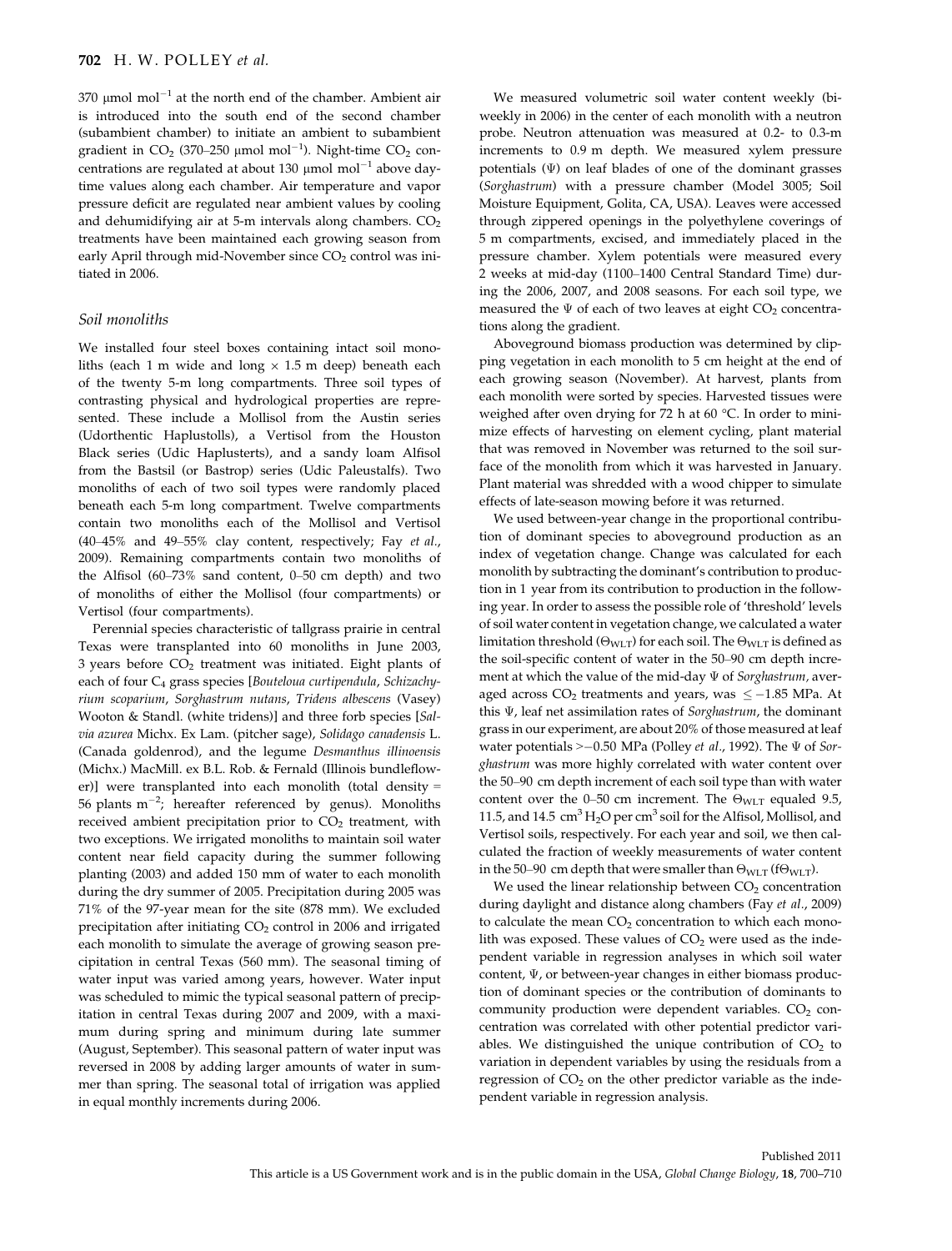# Results

#### Aboveground production

Aboveground biomass production of prairie assemblages differed among soils and years. Aboveground production was 31% lower on the Mollisol (316  $\rm g\ m^{-2})$ than Alfisol and Vertisol soils (461 and 459  $\text{g m}^{-2}$ , respectively) when averaged across all monoliths and for the pre-treatment year and 4 years of  $CO<sub>2</sub>$  treatment (Fig. S1). Aboveground production was greater on all soils in 2008 and 2009 than during the pre-treatment year of 2005 and first 2 years of  $CO<sub>2</sub>$  exposure. Aboveground production, averaged across all monoliths of a given soil type, increased by 46%, 32%, and 36% for the Mollisol, Alfisol, and Vertisol soils, respectively, from 2007 to 2008. The sharp increase in production in 2008 resulted from an increase in the production of  $C_4$  grasses. Production of forbs declined from 2006 through 2009 on all soils. Forb production was greatest on the Vertisol.

The grass contribution to aboveground production increased with time on all soils (Fig. 1). The fractional contribution of  $C_4$  grasses to end-of-season biomass increased, on average, from 0.71, 0.80, and 0.66 on the Mollisol, Alfisol, and Vertisol soils in 2005 prior to  $CO<sub>2</sub>$ treatment to 0.87, 0.93, and 0.81, respectively, following the fourth year of  $CO<sub>2</sub>$  exposure.

The increase in grass dominance was not expressed equally at subambient and elevated  $CO<sub>2</sub>$  concentrations on all soils, however. The contribution of grasses to total production was a negative linear function of  $CO<sub>2</sub>$ concentration by the end of 2009 for the Mollisol (Fig. 2). The grass contribution declined from 0.96 to 0.81 and, consequently, the forb contribution rose from 0.04 to 0.19 as  $CO<sub>2</sub>$  increased from 265 to 500 µmol



Fig. 1 Contributions of perennial  $C_4$  grasses (circles) and  $C_3$  forbs (squares) to aboveground production of tallgrass prairie vegetation on each of three soil types (Mollisol, open symbols; Alfisol, closed symbols; Vertisol, hatched symbols) during the pre-treatment year (2005) and 4 years of  $CO<sub>2</sub>$  exposure.

 $mol^{-1}$  on the Mollisol. There was no correlation between the grass fraction of production and  $CO<sub>2</sub>$  in 2008 or 2009 for the Alfisol ( $P = 0.18$  and 0.45, respectively) or Vertisol ( $P = 0.49$  and 0.48, respectively).

#### Species relative abundances

Mollisol. The identity of the dominant grass and temporal trends in grass production differed among soils and along the  $CO<sub>2</sub>$  gradient.  $CO<sub>2</sub>$  effects on species relative abundances were most strongly expressed on the Mollisol. Aboveground production was similar among the three dominant grasses, Bouteloua, Schizachyrium, and Sorghastrum, following the pre-treatment year of 2005 (not shown). Production of Bouteloua almost doubled during the first year of  $CO<sub>2</sub>$  treatment, increasing from an average of 60.8–114.9 g  $m^{-2}$  (Fig. S2), but did not respond to  $CO<sub>2</sub>$  (Table S1). Across  $CO<sub>2</sub>$  treatments, Bouteloua remained the dominant grass on the Mollisol during subsequent years. Beginning in 2007, the contribution of Bouteloua to production of assemblages declined dramatically at elevated CO<sub>2</sub> mostly because Sorghastrum production increased by an average of 269 g  $\text{m}^{-2}$  per 100 µmol mol<sup>-1</sup> increase in CO<sub>2</sub> (Table S1,  $n = 24$ ). This trend for CO<sub>2</sub> enrichment to favor Sorghastrum over Bouteloua was reinforced in 2008 when Sorghastrum production rose sharply at elevated  $CO<sub>2</sub>$  even as Bouteloua production declined at elevated CO<sub>2</sub> and increased at subambient  $CO<sub>2</sub>$  (Fig. 3a, Table S1). These changes reinforced a strong tradeoff in species relative abundances along the  $CO<sub>2</sub>$  gradient on the Mollisol. This tradeoff in species abundances was even stronger in 2009. As estimated by regressions developed using data averaged for 2008 and 2009, the Bouteloua fraction decreased from 0.75 to 0.15 as  $CO<sub>2</sub>$  increased from 280 to 480  $\mu$ mol mol<sup>-1</sup>,



Fig. 2 Contributions of perennial  $C_4$  grasses (circles) and  $C_3$  forbs (squares) to aboveground production of tallgrass prairie vegetation as a function of  $CO<sub>2</sub>$  treatment for the Mollisol soil following the fourth year of  $CO<sub>2</sub>$  exposure (2009). Lines were derived using linear regression ( $r^2 = 0.15$ ,  $P = 0.04$ ,  $n = 23$ ).

#### Published 2011

This article is a US Government work and is in the public domain in the USA, Global Change Biology, 18, 700–710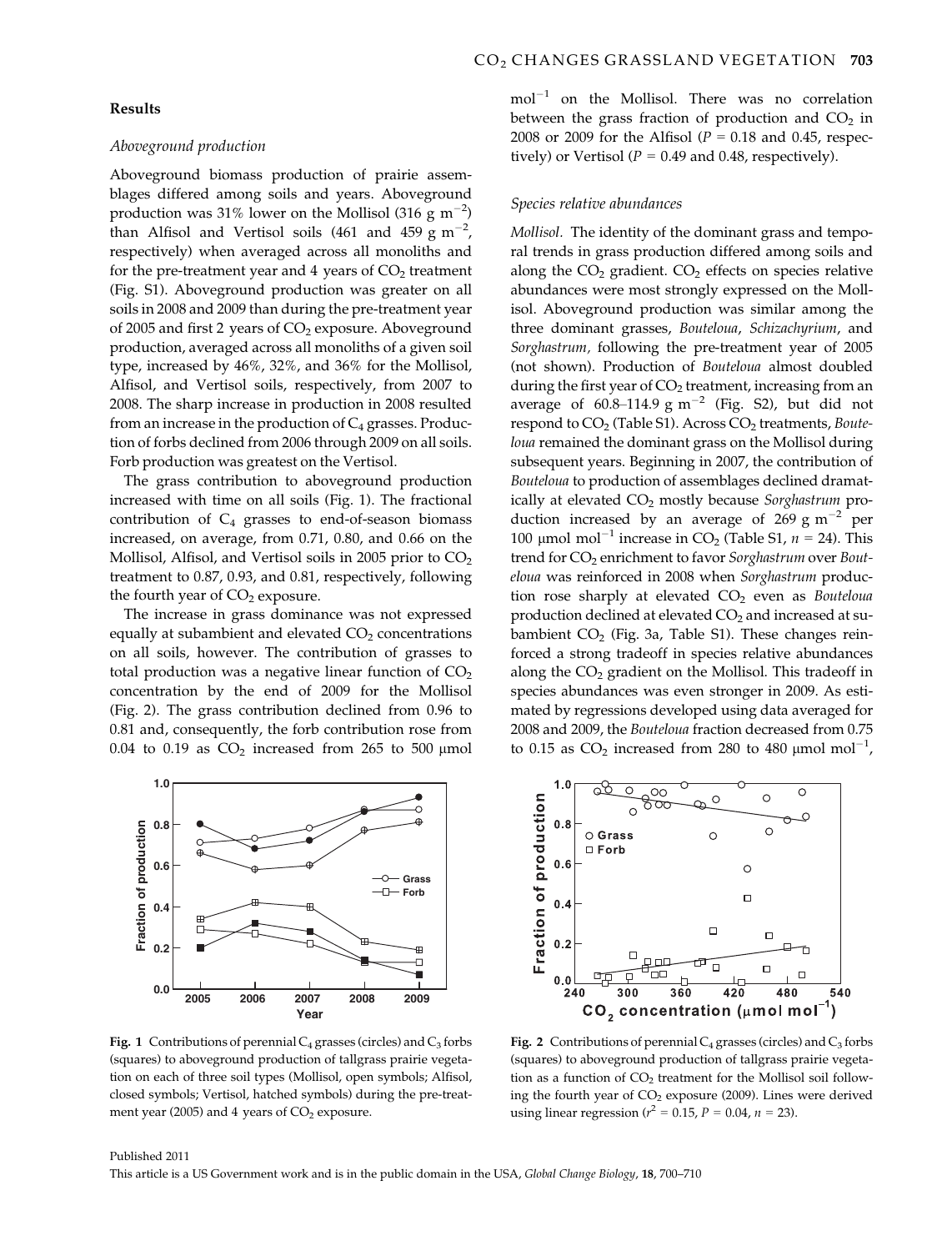

Fig. 3 Between-year changes in aboveground biomass production of dominant species grown in prairie assemblages along a subambient to elevated  $CO<sub>2</sub>$  gradient. Relationships between  $CO<sub>2</sub>$  and the 2007–2008 change in production of the  $C<sub>4</sub>$  perennial grasses Bouteloua (circles) and Sorghastrum (squares) on a Mollisol (a) were fit with quadratic and exponential regressions, respectively ( $r^2 = 0.57$ ,  $P < 0.0001$ ,  $n = 24$ , for each). Relationships between  $CO<sub>2</sub>$  and the 2006–2007 change in production of the  $C_4$  perennial grass Sorghastrum (squares) and  $C_3$  forb Solidago (triangles) on an Alfisol (b) and 2005–2006 change in production of Solidago on a Vertisol (c) were derived using linear regression  $(r^2 = 0.65, P < 0.0001$  and  $r^2 = 0.28, P < 0.02$ , respectively,  $n = 16$  and  $r^2 = 0.56$ ,  $P < 0.0001$ ,  $n = 20$ ).

whereas the Sorghastrum fraction rose from 0.08 to 0.47 (Fig. 4a). Bouteloua and Sorghastrum contributed 0.45 and 0.20 proportion, respectively, of production on the Mollisol at the current ambient  $CO<sub>2</sub>$  concentration.

Alfisol. Sorghastrum was the dominant species on the Alfisol. Averaged across  $CO<sub>2</sub>$  treatments, Sorghastrum



Fig. 4 The contribution of the  $C_4$  grasses Bouteloua (circles) and Sorghastrum (squares) to aboveground production of tallgrass prairie vegetation during the third (2008) and fourth (2009) years of exposure along a subambient to elevated gradient in CO<sub>2</sub> concentration. Data from the 2 years were averaged at each  $CO<sub>2</sub>$  concentration for each species on each soil type (a–c). Lines are regression fits to averaged data for each soil type and species, Sorghastrum  $[r^2 = 0.50, P < 0.0001$  (Mollisol),  $r^2 = 0.24$ ,  $P = 0.03$  (Alfisol),  $r^2 = 0.21$ ,  $P = 0.03$  (Vertisol)] and *Bouteloua*  $[r^2 = 0.69, P < 0.0001$  (Mollisol),  $r^2 = 0.32, P = 0.01$  (Alfisol)].

contributed 0.29–0.55 of aboveground production during 2006–2009. On average, production of Sorghastrum and total production of assemblages were greater at subambient than elevated  $CO<sub>2</sub>$  during the pre-treatment year of 2005 and first year of  $CO<sub>2</sub>$  treatment (Fig. S2). This pattern was reversed in 2007. Sorghastrum production declined at subambient  $CO<sub>2</sub>$  and increased at elevated  $CO<sub>2</sub>$ . The change in Sorghastrum production between 2006 and 2007 was a positive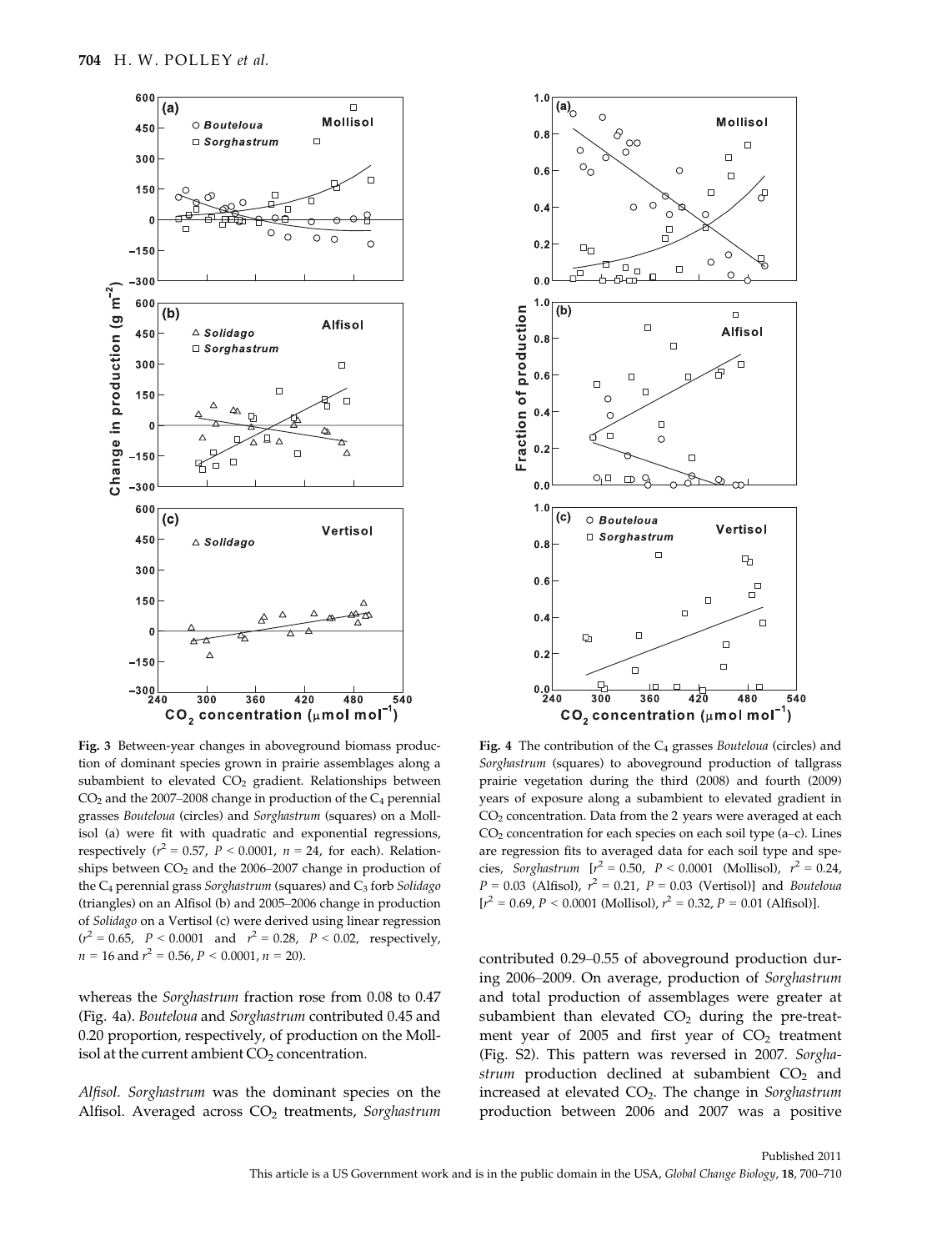linear function of  $CO<sub>2</sub>$  concentration, rising by  $>200 \text{ g m}^{-2}$  per 100 µmol mol<sup>-1</sup> increase in CO<sub>2</sub> (Fig. 3b). Production of the grass increased at elevated  $CO<sub>2</sub>$  partly at the expense of the dominant forb species, Solidago. The 2006 to 2007 change in Solidago production was a negative linear function of  $CO<sub>2</sub>$ . Bouteloua, the dominant species on the Mollisol, contributed only 9% (0.09 fraction) of total production on the Alfisol across years.

Both Sorghastrum biomass and its contribution to total production on the Alfisol continued to rise at higher  $CO<sub>2</sub>$  concentrations in subsequent years (Table S1). As calculated from linear regressions, Sorghastrum production increased by 160, 219, and 239 g m<sup>-2</sup> per 100  $\mu$ mol mol<sup>-1</sup> increase in CO<sub>2</sub> in 2007, 2008, and 2009, respectively ( $n = 16$ ). The Sorghastrum fraction of aboveground production increased from an average of 0.25–0.75 over a 280–480 µmol mol<sup>-1</sup> CO<sub>2</sub> gradient in 2008 and 2009 (Fig. 4b). Bouteloua production was negatively related to  $CO<sub>2</sub>$  in all years (Table S1). The Bouteloua fraction declined from a mean of  $0.25-0.00$  as  $CO<sub>2</sub>$ increased. Bouteloua and Sorghastrum contributed 0.11 and 0.48 proportion, respectively, of production on the Alfisol at the current  $CO<sub>2</sub>$  concentration.

Vertisol.  $CO<sub>2</sub>$  enrichment had relatively little effect on species abundances on the Vertisol compared to the other two soils. Production at subambient  $CO<sub>2</sub>$  averaged 87% (2006 and 2007) and 90% (2008 and 2009) of that at elevated concentrations (Fig. S2). Vegetation was co-dominated by the forb Solidago and two grasses Bouteloua and Sorghastrum. These three species contributed an average of 20%, 17%, and 35% of production, respectively, over the pre-treatment and four treatment years. Growth of Solidago and forbs as a group exhibited a strong positive correlation with  $CO<sub>2</sub>$  at the end of the first year of  $CO<sub>2</sub>$  treatment  $(r^2 = 0.65, P < 0.0001, n = 20;$  not shown). The change in Solidago production between the pre-treatment year (2005) and first year of  $CO<sub>2</sub>$  exposure (2006) was also a positive linear function of  $CO<sub>2</sub>$  concentration, rising by 64 g m<sup>-2</sup> per 100 µmol mol<sup>-1</sup> increase in  $CO<sub>2</sub>$ (Fig. 3c). The increase in forb growth in 2006 was followed by an equally dramatic decline in Solidago production at elevated  $CO<sub>2</sub>$  during the following year (not shown).

Of the remaining species, only Sorghastrum exhibited a production response to  $CO<sub>2</sub>$  in some years. Production of the tall-grass was a weak positive linear function of  $CO_2$  in 2007, 2008, and 2009 (Table S1,  $n = 20$ ). The Sorghastrum fraction of aboveground production increased from a mean of 0.08–0.42 over a 280– 480  $\mu$ mol mol<sup>-1</sup> CO<sub>2</sub> gradient in 2008 and 2009 (Fig. 4c). Bouteloua and Sorghastrum contributed 0.27 and 0.26, respectively, of production on the Vertisol at the current  $CO<sub>2</sub>$  concentration.

#### Soil water content

We applied the same amount of water to each monolith each growing season but varied the timing of water input among years. Changing seasonal patterns of watering alone created large differences in temporal trends of soil water content (Fig. 5). Soil water fol-



Fig. 5 Trends in soil water content (50–90 cm depth increment) during four seasons of  $CO<sub>2</sub>$  treatment (2006, open triangles; 2007, circles; 2008, squares; 2009, closed triangles) for each of three soil types (a–c). Measurements on each date were averaged across the subambient to elevated  $CO<sub>2</sub>$  gradient. Lines are regression fits to trends from 2007–2009. Note that the scale of the y-axis differs among panels.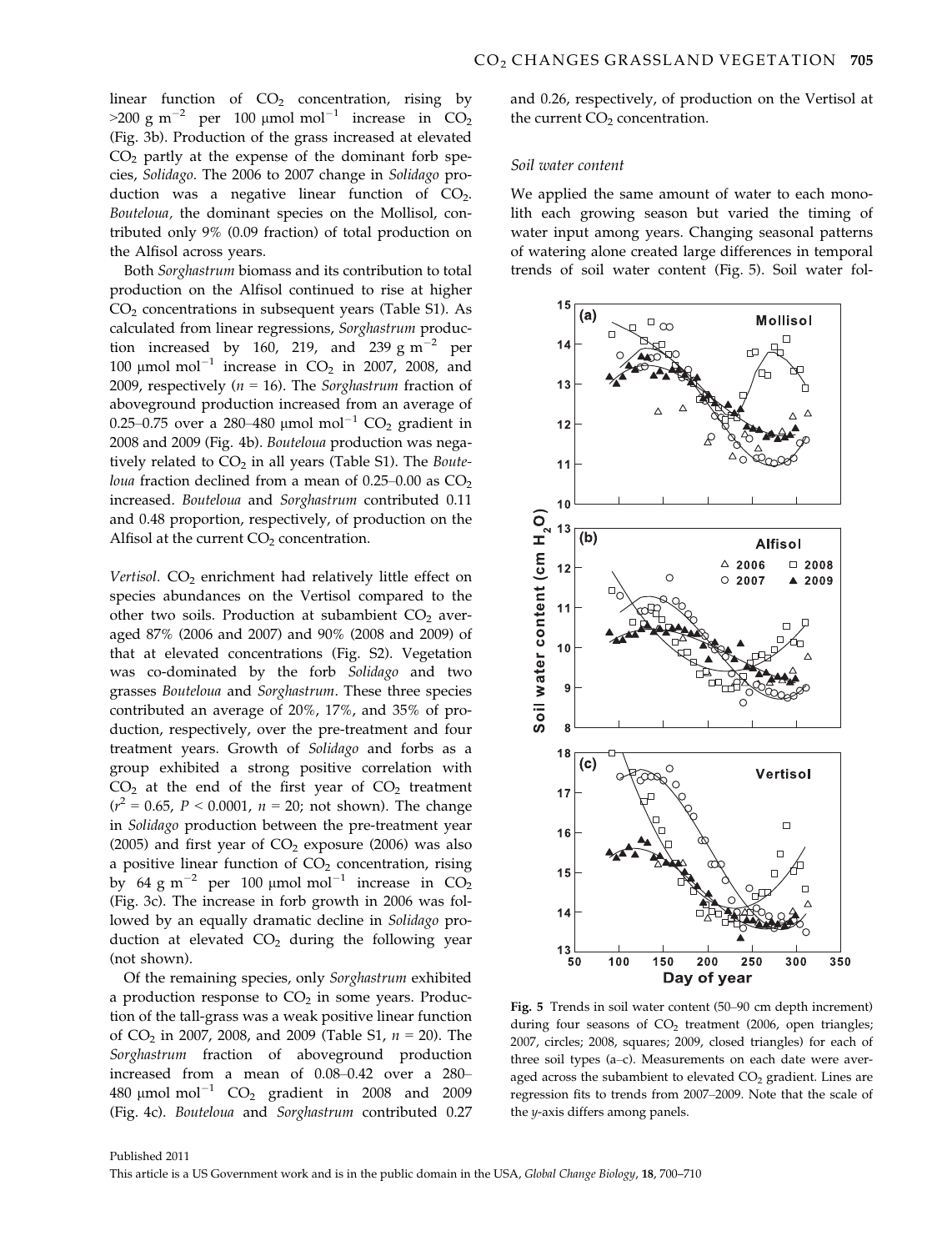

Fig. 6 Relationships between average values of soil water content (50–90 cm depth increment) and  $CO<sub>2</sub>$  concentration. Weekly measurements of soil water content were averaged over four growing seasons for each monolith along the  $CO<sub>2</sub>$  gradient. Lines are regression fits to 16–24 mean values per soil type, with slopes of 0.61, 1.12, and 0.45 cm  $H_2O$  per 100  $\mu$ mol mol<sup>-1</sup> increase in  $CO<sub>2</sub>$  for Mollisol (circles), Alfisol (squares), and Vertisol (triangles) soils ( $P = 0.03$ , 0.02, and 0.04, respectively).

lowed the seasonal pattern usually observed in central Texas during the 2 years (2007, 2009) in which irrigation was timed to mimic the typical seasonal pattern of precipitation. Soil water content was maximal during spring and declined to a minimum late in the growing season (September, October). By reversing the typical seasonal pattern of water input in 2008, we substantially increased soil water content during the latter part of the season.

 $CO<sub>2</sub>$  enrichment increased soil water content (Fig. 6). Slopes of soil water vs.  $CO<sub>2</sub>$  regressions differed significantly among soils ( $F_{2,53}$  = 2.1,  $P > 0.10$ ). Per unit of rise in CO2, the increase in soil water content was greater by more than a factor of 1.8 and 2.4 on the Alfisol than Mollisol and Vertisol soils.

#### Xylem potentials

The mid-day xylem potential  $(\Psi)$  of Sorghastrum was positively and linearly correlated with the water content of each soil type (Fig. 7). The  $\Psi$  of Sorghastrum was more highly correlated with water content over the 50–90 cm depth increment of each soil type than with water content over the 0–50 cm increment  $(r^2 = 0.13{\text -}0.28)$ . The increase in  $\Psi$  per unit of increase in soil water content was about 60% greater for the sandy Alfisol than clay soils. As calculated from regressions, the  $\Psi$  of Sorghastrum declined to  $-1.85$  MPa at volumetric water contents of 9.5, 11.5, and 14.5 cm for the Alfisol, Mollisol, and Vertisol soils, respectively.



Fig. 7 Relationships between mid-day xylem potentials  $(\Psi)$  of the perennial grass Sorghastrum and soil water content over the 50–90 cm depth increment for each of three soil types (a–c). Xylem potentials and water content were averaged across subambient to elevated  $CO<sub>2</sub>$  concentrations for each of 25 measurement dates over 3 years. Lines are regression fits to mean values with slopes of 0.106, 0.168, and 0.094 MPa  $\text{cm}^{-1}$  of water for the Mollisol, Alfisol, and Vertisol soils ( $P = 0.004$ , 0.002, and 0.002, respectively). Note that the scale of the x-axis differs among panels.

## Vegetation change and soil water

Mollisol.  $CO<sub>2</sub>$  effects on vegetation were explained largely by changes in soil water content and the frequency with which soil water dipped below threshold levels ( $f\Theta_{WLT}$ ). Vegetation change on the Mollisol was greatest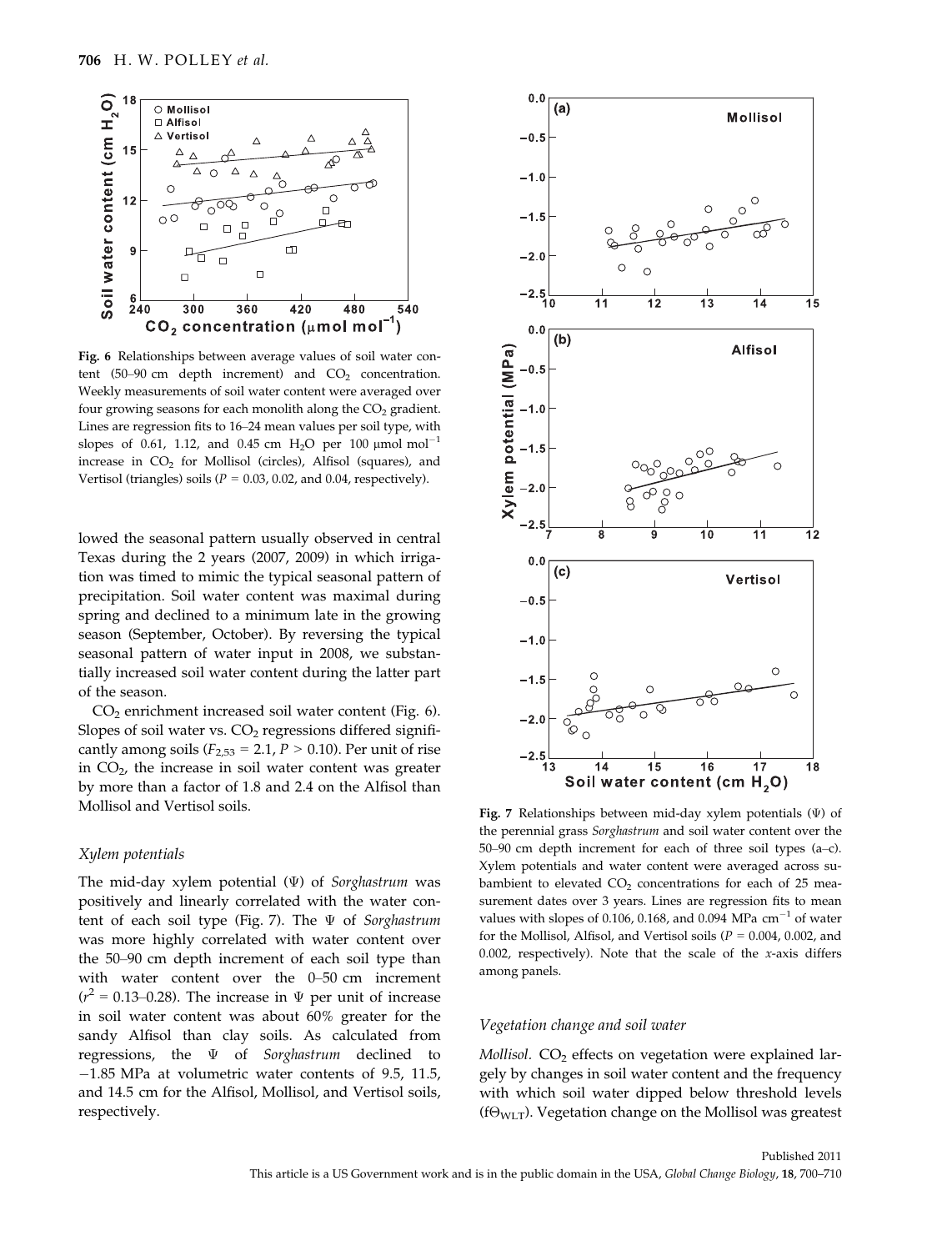during 2007 and 2008 and was characterized by a strong decrease in Bouteloua and increase in Sorghastrum over the subambient to elevated  $CO<sub>2</sub>$  gradient. The 2006 to 2007 change in the proportional contribution of Bouteloua to production was a negative linear function of both  $CO_2$  concentration and  $f\Theta_{\text{WLT}}$  for 2007 (Fig. 8). Values of the  $f\Theta_{WLT}$  decreased linearly at



Fig. 8 Relationships between  $CO<sub>2</sub>$  concentration and the (1) change from 2006 to 2007 in the proportional contribution of Bouteloua (circles) or Sorghastrum (squares) to community biomass production and (2) proportion of soil water measurements for which the  $\Psi$  of Sorghastrum is estimated to have been  $\le$  -1.85 MPa (f $\Theta_{\text{WLT}}$ ; triangles). Lines are regression fits to the change in the proportional contribution of individual species to production of prairie assemblages ( $P = 0.03$ , 0.0006, 0.005) and the proportion of soil measurements with limiting water content  $(P = 0.01, 0.01, 0.06)$  for Mollisol, Alfisol, and Vertisol soils (a–c), respectively ( $n = 16-24$ ).

higher  $CO<sub>2</sub>$  in parallel with the 2006–2007 decrease in the contribution of Bouteloua to production. Change in Bouteloua thus was correlated with two predictor variables,  $CO<sub>2</sub>$  and f $\Theta_{\text{WLT}}$ , which also were correlated (predictor variables were collinear). We distinguished the unique contribution of  $CO<sub>2</sub>$  to Bouteloua change by using the residuals from a regression of  $CO<sub>2</sub>$  concentration on  $f\Theta_{\text{WLT}}$ , rather than just  $CO_2$  concentration, as the predictor variable. The statistical effect of  $CO<sub>2</sub>$  on the change in Bouteloua fraction in 2007 disappeared when we used this technique to account for collinearity between the f $\Theta_{\text{WLT}}$  and CO<sub>2</sub> (P = 0.14). The implication is that  $CO<sub>2</sub>$  enrichment limited the increase in Bouteloua biomass by reducing the fraction of time that soil water content fell below the stress threshold level. Change in Bouteloua fraction was not correlated with seasonal means of soil water content ( $P = 0.18$ ). In contrast, the contribution of Sorghastrum to productivity decreased at subambient  $CO<sub>2</sub>$  and increased at elevated  $CO<sub>2</sub>$ between 2006 and 2007 (not shown). The 2006–2007 change in the Sorghastrum fraction was a positive linear function of  $CO<sub>2</sub>$  concentration ( $r<sup>2</sup> = 0.15$ ,  $P = 0.03$ ,  $n = 24$ ; not shown), but was not correlated to either soil water content ( $P = 0.96$ ) or  $f\Theta_{\text{WLT}}$  ( $P = 0.20$ ).

The Sorghastrum fraction on the Mollisol soil increased sharply during 2008 at  $CO_2$  levels >325  $\mu$ mol mol<sup>-1</sup>, whereas the Bouteloua fraction decreased at elevated  $CO<sub>2</sub>$  (not shown). These changes in the Sorghastrum and Bouteloua fractions were linearly correlated to both  $CO<sub>2</sub>$ concentration and aboveground production during the previous year (2007). Change in neither species was correlated with the f $\Theta_{\text{WIT}}$  or any of several indices of soil water content for 2008. There was no statistical effect of CO2 on vegetation change in 2008 after accounting for collinearity between  $CO<sub>2</sub>$  and production (Bouteloua,  $P = 0.28$ ; Sorghastrum,  $P = 0.13$ ). We interpret this trend to mean that elevated  $CO<sub>2</sub>$  favored the tall-grass over mid-grass in 2008 by increasing productivity and possibly competition for light or other resources.

Alfisol. Vegetation change on the Alfisol was greatest during 2007. The contribution of Sorghastrum to production decreased at subambient  $CO<sub>2</sub>$  and increased at elevated  $CO<sub>2</sub>$  between 2006 and 2007 (Fig. 8). The change in Sorghastrum fraction from 2006 to 2007 was a positive linear function of  $CO<sub>2</sub>$  treatment and the mean of soil water content over 50–90 cm depth during the period from June through September in 2007 ( $r^2 = 0.47$ )  $P = 0.002$ ,  $n = 16$ ; not shown). Change in Sorghastrum was negatively correlated with  $f\Theta_{WLT}$  ( $r^2 = 0.48$ ,  $P = 0.002$ ,  $n = 16$ ). The Sorghastrum fraction increased during 2007 when fewer than 25% of weekly measurements of volumetric soil water content (50–90 cm depth) fell to <9.5 cm  $H_2O$ , but decreased when water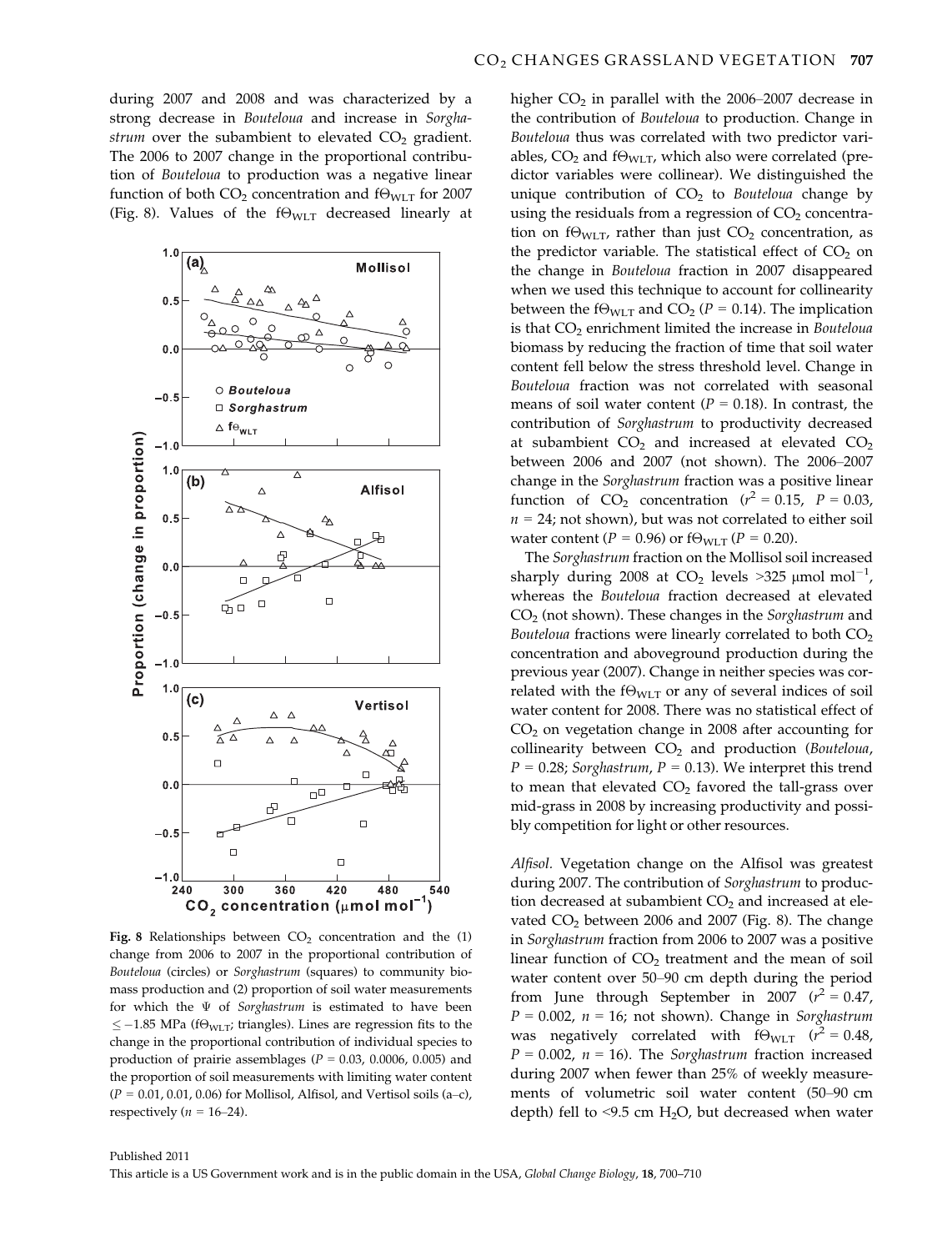limitation occurred more frequently. We found no statistical effect of  $CO<sub>2</sub>$  on the 2006–2007 change in Sorghastrum after accounting for collinearity between  $CO<sub>2</sub>$  and either the June–September mean of soil water content ( $P = 0.12$ ) or f $\Theta_{WLT}$  ( $P = 0.11$ ). These results imply that the Sorghastrum fraction increased at elevated  $CO<sub>2</sub>$ because  $CO<sub>2</sub>$  enrichment increased soil water content and reduced the frequency of water limitation.

Vertisol. Vegetation change on the Vertisol was best expressed during 2007 and resulted largely from the change in Sorghastrum. The 2006–2007 change in Sorghastrum fraction was a positive linear function of  $CO<sub>2</sub>$ treatment and a negative function of  $f\Theta_{WLT}$  (Fig. 8). The f $\Theta_{\text{WLT}}$  increased to a maximum of about 0.6 at 340 µmol mol<sup>-1</sup> then decreased at higher  $CO<sub>2</sub>$  concentrations. Change in Bouteloua fraction was not correlated to seasonal means of soil water content ( $P = 0.35$ ). There was no statistical effect of  $CO<sub>2</sub>$  on the 2006–2007 change in Sorghastrum fraction after accounting for collinearity between  $CO_2$  and  $f\Theta_{WLT}$  ( $P = 0.49$ ).  $CO_2$ enrichment reduced the decline in Sorghastrum's contribution to production in 2007, apparently by reducing the frequency of significant water limitation.

## Discussion

We predicted that  $CO<sub>2</sub>$  enrichment would increase the contribution of  $C_3$  perennial forbs to aboveground production of tallgrass prairie assemblages and favor tallgrass over mid-grass species by increasing soil water content. Increasing  $CO<sub>2</sub>$  from subambient to elevated concentrations favored forbs over  $C_4$  grasses on only one of three soil types, a Mollisol. Grass production and the C4 grass fraction of production increased dramatically across the  $CO<sub>2</sub>$  gradient on all soils, even as forb production declined. The prediction that  $CO<sub>2</sub>$  enrichment would favor taller grasses was realized for all soils, albeit to varying degrees. Aboveground production of the tallgrass Sorghastrum and the Sorghastrum fraction of production increased dramatically at elevated  $CO<sub>2</sub>$  on the Mollilsol and Alfisol, the two most coarse-textured of the soils studied. The increase in Sorghastrum at elevated CO<sub>2</sub> was accompanied by an offsetting and equally dramatic decline in production of the mid-grass Bouteloua that was most apparent on the Mollisol. Elevated  $CO<sub>2</sub>$ favored the tall-grass over mid-grass on the Mollisol apparently by intensifying competition for light or other resources. By contrast,  $CO<sub>2</sub>$  enrichment favored Sorghastrum over Bouteloua (Alfisol) or reduced the decline in Sorghastrum (Vertisol) largely by increasing soil water content and reducing the frequency with which soil water dipped below threshold levels at which mid-day  $\Psi$  of Sorghastrum reached -1.85 MPa. Increasing CO<sub>2</sub> by 250  $\mu$ mol mol<sup>-1</sup> above the pre-industrial concentration thus led to a shift in the composition of established vegetation that is similar in magnitude to vegetation differences observed between mid-grass and tallgrass prairies along a precipitation gradient in the central USA.

Contrary to the trend typically observed (Potvin & Vasseur, 1997; Leadley et al., 1999; Niklaus et al., 2001; Teyssonneyre et al., 2002),  $CO<sub>2</sub>$  enrichment did not increase the ratio of forb to grass production  $(C_3/C_4$  production) on two of three soil types. Grass production and the grass fraction increased with time on all soils and across  $CO<sub>2</sub>$  concentrations. In a well-watered pot experiment in which the  $CO<sub>2</sub>$  effect on soil water was reduced, Dijkstra et al. (2010) observed increased  $C_3$  grass production at elevated  $CO<sub>2</sub>$ , increased  $C<sub>4</sub>$  grass production with increased water, and mixed or no forb response. In our experiment, grass production rose sharply during 2008 when we reversed the typical seasonal pattern of water input by adding larger amounts of water in summer than in spring. The grass fraction of production increased from 0.72 to 0.86 and from 0.60 to 0.77 during 2008 on the Alfisol and Vertisol soils, for example. Skinner et al. (2002) found that summer irrigation increased the  $C_4$ fraction of biomass in Wyoming grassland. Others also have noted that contribution of  $C_4$  species to community production is positively correlated with the proportion or magnitude of precipitation during summer (Paruelo & Lauenroth, 1996; Von Fischer et al., 2008). Forbs in our system may not have responded to elevated  $CO<sub>2</sub>$  because the primary benefit of  $CO<sub>2</sub>$  enrichment, improved water relations in mid- to late season, occurred following the period of peak growth for  $C_3$  species while  $C_4$  grasses were still active. Forbs in tallgrass prairie in Kansas, USA also responded little to elevated  $CO<sub>2</sub>$  (Owensby *et al.*) 1999), perhaps for the same reason.

 $CO<sub>2</sub>$  enrichment changed relative abundances of  $C<sub>4</sub>$ grasses by slowing transpiration (Polley et al., 2008) and increasing soil water content. Similarly, Yang et al. (2011) found that warming and water addition affected plant diversity in temperate steppe largely by changing soil water availability. The predominant shift in vegetation in our experiment, the large increase in the contribution of Sorghastrum to production at elevated  $CO<sub>2</sub>$ , was most strongly expressed on the two soils on which the per-unit effect of  $CO<sub>2</sub>$  on water content was greatest (Mollisol, Alfisol). On these relatively coarse-textured soils, the increase in the tall-grass fraction was offset by a decline in the mid-grass fraction. This tradeoff between Bouteloua and Sorghastrum was most dramatic for the soil (Mollisol) on which Bouteloua production was greatest. More commonly, elevated  $CO<sub>2</sub>$  alters vegetation by differentially stimulating production among species, rather than by also inducing negative biomass responses among some dominant species (Leadley et al., 1999; Mor-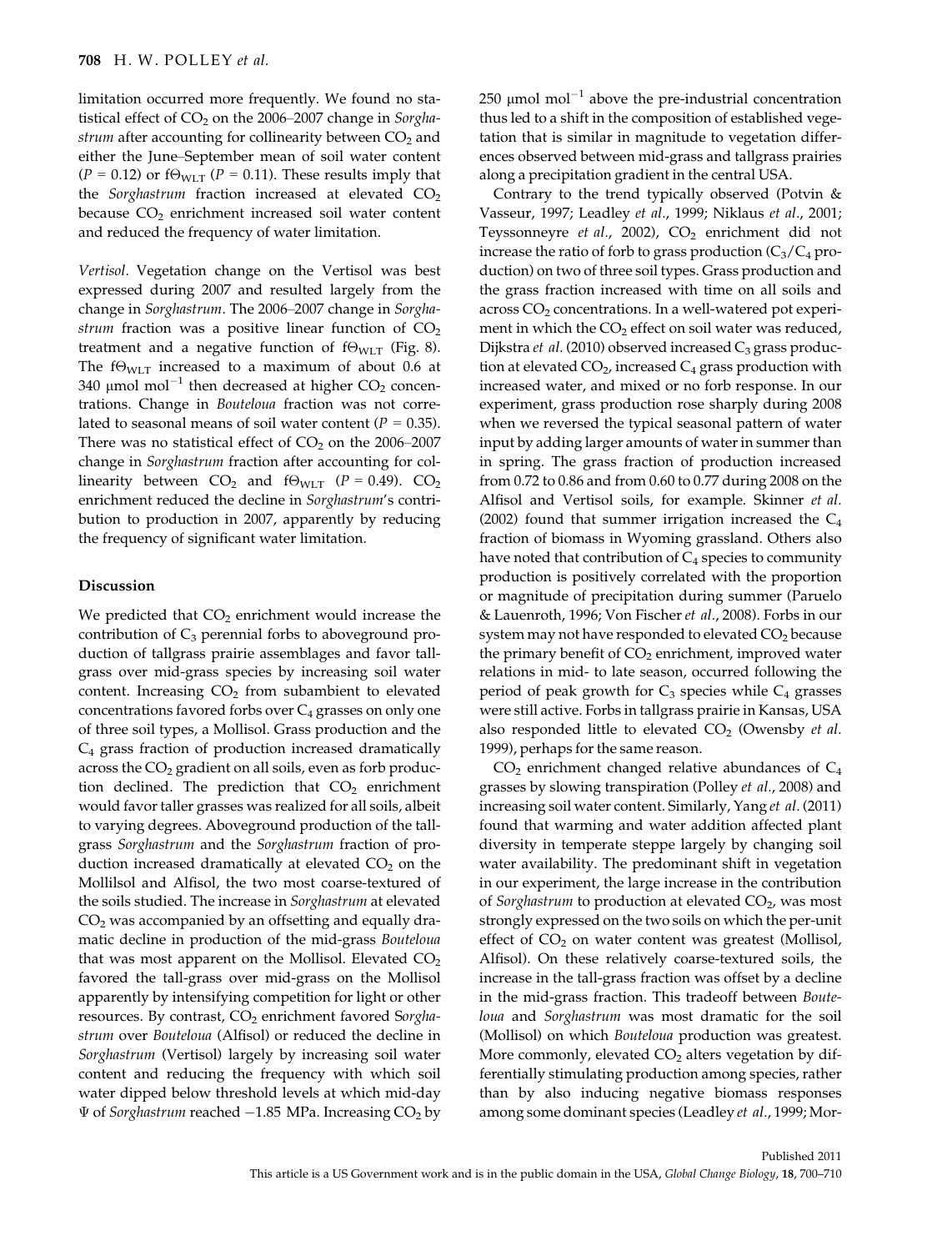gan et al., 2004). Species and community dynamics are mediated by the availability of plant-essential resources, such as water and N. Large changes in resource availability, whether caused by  $CO<sub>2</sub>$  enrichment, environmental variation, or other factors, may accentuate differences among species and lead to opposing changes in species abundances. For example, elevated  $CO<sub>2</sub>$  increased the density of an invasive annual grass, red brome (Bromus madritensis ssp. rubens), at the expense of total density of native species of annuals in a Mojave Desert community during a wet year (Smith et al., 2000).

 $CO<sub>2</sub>$  enrichment led to opposing changes in the contributions of tall-grass and mid-grass species to community biomass partly by reducing the frequency with which soil water content fell below threshold levels of stress (f $\Theta_{\text{WLT}}$ ). Sorghastrum's contribution to production on each soil type decreased from 1 year to the next when soil water content dropped below the threshold level for >45% of the growing season. We envision the quantity of water in the rooting zone of plants as having both upper and lower stress thresholds for plant processes that differ among species, as suggested by the 'soil water bucket' model (Gordon & Famiglietti, 2004). When soil water availability is neither limiting nor excessive, plants that grow quickly or to greater height will usurp soil resources and light, and competitively displace plants that grow less rapidly. At these intermediate levels of water availability, community dynamics are determined by competition for light, soil N, or other resources. Indeed, our analysis implies that CO2 enrichment favored the tall grass over mid-grass on the Mollisol in 2008 by increasing competition for light or other resources. Dijkstra et al. (2010) found that competitive winners and losers in five-species mixtures differed between elevated  $CO<sub>2</sub>$  and high-water treatments, implying that species responses to  $CO<sub>2</sub>$  were determined by competition for resources other than soil water in this relatively well-watered pot experiment. Water availability more directly mediates vegetation dynamics when soil water content falls below threshold levels that separate non-limiting from water-limiting states for one or more species. Species may exhibit opposing changes in production if threshold levels between limiting and non-limiting states differ among species. As used here, the concept of water stress thresholds implies a non-linear response of one or more species to a decrease in soil water availability. As illustrated in our data, the existence of thresholds implies that vegetation change cannot adequately be described by changes in means of soil water content alone.

The concept of water stress thresholds is of considerable heuristic value (e.g., Knapp et al., 2008), but stress thresholds have proven difficult to quantify. We used the soil water content at which  $\Psi$  of a dominant grass

declined to  $-1.85$  MPa as the water stress threshold for vegetation change  $(\Theta_{\text{WLT}})$ . Despite its utility in demonstrating a role of thresholds in vegetation change in this experiment, the  $\Theta_{\text{WLT}}$  has limitations that, lacking sufficient data, could not be addressed. For example, the  $\Theta_{\text{WLT}}$  was derived using plant and soil measurements averaged across  $CO<sub>2</sub>$  concentrations. Plants may respond differently to a given soil water content or potential when grown at different  $CO<sub>2</sub>$  concentrations (e.g., Polley et al., 1996).

Increasing  $CO<sub>2</sub>$  from subambient to elevated concentrations led to vegetation change that is similar in character and magnitude to that observed along a west-east gradient of increasing precipitation in central Texas, USA, from Rolling Plains to Blackland Prairie. Grasslands in the Rolling Plains region in north-central to western Texas are the southern extension of mid-grass prairies of the Great Plains, whereas grasslands in the Blackland Prairie region in east-central Texas are southern extensions of the true prairie (Diamond, 2011). Important grasses in the Rolling Plains include B. curtipendula, Sc. scoparium, and Hilaria belangeri. Dominant grasses in the Blackland Prairie include Sc. scoparium, S. nutans, and Sporobolus asper. Mean annual precipitation increases from 605 to 945 mm along a west to east transect between cities located near the center of the Rolling Plains (Abilene) and Blackland Prairie (Hillsboro) regions of Texas.

Increasing  $CO_2$  by 250 µmol mol<sup>-1</sup> above the preindustrial concentration thus resulted in a shift in the composition of established vegetation that is similar in character and magnitude to the change in vegetation observed along a geographic gradient between midgrass and tallgrass prairies. Our results imply that atmospheric  $CO<sub>2</sub>$  enrichment may alter the composition and even structure of grassland vegetation by reducing water limitation to plants.

#### Acknowledgements

Chris Kolodziejczyk operated CO<sub>2</sub> chambers. Joel Ingrim and Katherine Jones measured xylem potentials. Anne Gibson, Katherine Jones, Chris Kolodziejczyk, Alicia Naranjo, and Kyle Tiner measured soil water content and participated in harvests. Jack Morgan and Lewis Ziska provided helpful reviews. Mention of trade names or commercial products in this publication does not imply recommendation or endorsement by the U.S. Department of Agriculture. USDA is an equal opportunity provider and employer.

#### References

Anderson LJ, Maherali H, Johnson HB, Polley HW, Jackson RB (2001) Gas exchange and photosynthetic acclimation over subambient to elevated  $CO<sub>2</sub>$  in a  $C<sub>3</sub>-C<sub>4</sub>$  grassland. Global Change Biology, 7, 693–707.